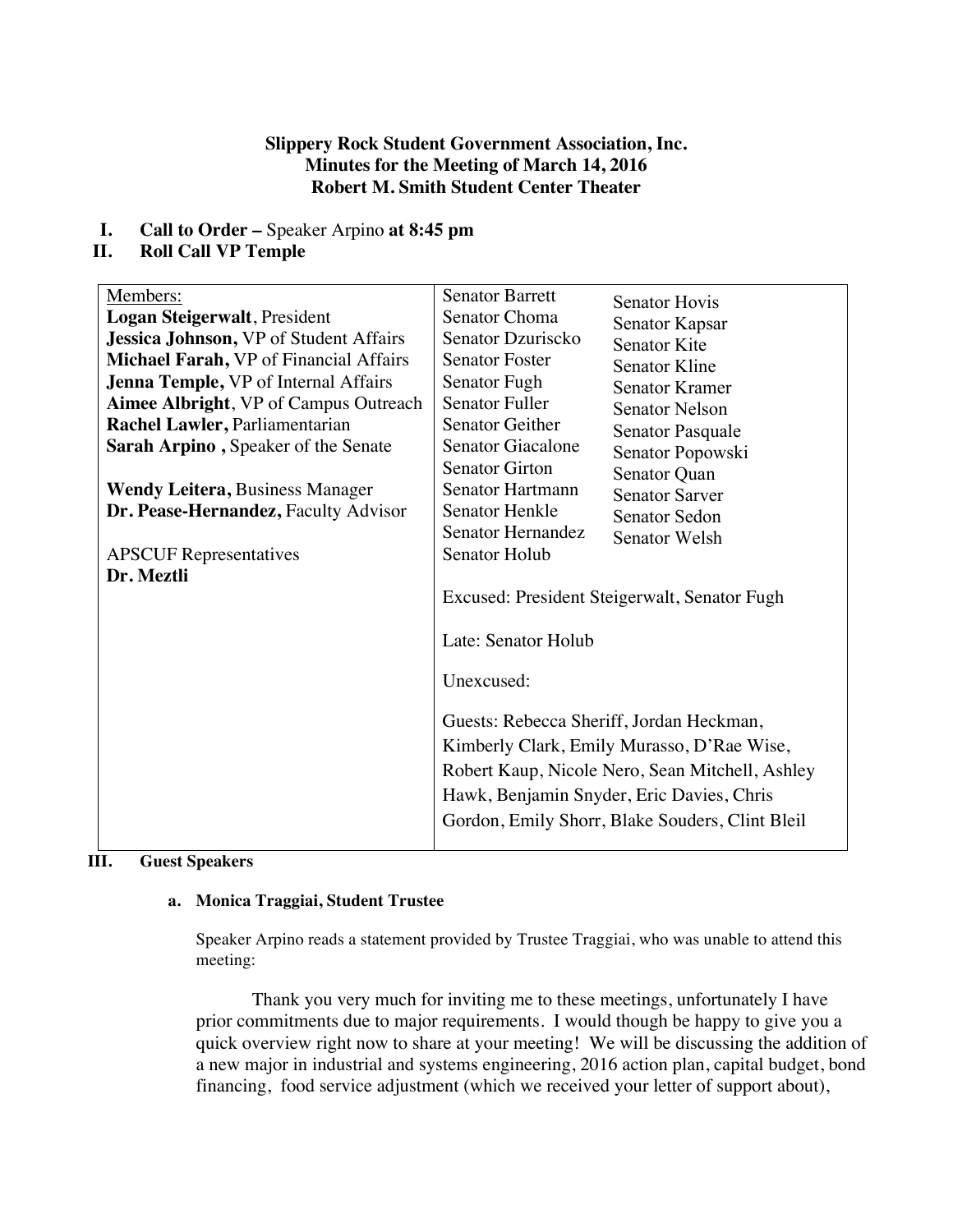contracts, and the SRUF student housing LLC- new financing structure of Resident Suites.

If you think of any questions you might have about any of these topics I would love to provide answers. Therefore, if you or any other members of SGA would like to discuss in more detail the Trustees meeting I would be more than willing to arrange a time to do so. It could be in person or via email or phone, whichever is most convenient. Please just let me know if you would like to do so.

Thank you and have a great evening!

### **IV. Officer Reports**

- **a. President Steigerwalt-absent**
- **b. VP Temple**
	- **i. Rising Star Group Nominations are due Friday**
	- **ii. Reached our fundraising goal for the year**
	- **iii. Look for bonding event ideas in GroupMe**
- **c. VP Farah**
	- **i. Budgeting One on Ones are over**
	- **ii. Budgeting Review on Saturday, March 19th in SSC 320**
	- **iii. Budgetary Reserves: \$110,600.55**
- **d. VP Johnson**
	- **i. Student Safety Week is next week**
- **e. VP Albright**
	- **i. Spring Fling update**
	- **ii. SRU Birthday Party is March 22nd 11:30-1:30 pm outside the Suite**
	- **iii. Movie Series-Concussion is playing this weekend**
- **f. Parliamentarian Lawler**
	- **i. Elections packets are available today and are due next Wednesday, March 23rd at 4:00 pm**
	- **ii. Stay positive**
- **g. Speaker Arpino**
	- **i. Commuter Survey launched today**
	- **ii. Walking Campaign kickoff is Monday, April 4th**
- **V. Old Business** none
- **VI. New Business**
	- **a. Motion #1 – That SRSGA approves the minutes from the February 22nd Formal Senate Meeting. Choma/Kapsar Motion Passes**
	- **b. Motion #2 - That SRSGA approves the Constitutional changes as presented by the Rules and Policies Committee Welsh/Giacalone VP Farah moves to table the motion. Giacalone seconds. The motion to approve the Constitutional changes is tabled until the next meeting.**
	- **c. Motion #3 - Senator Geither motions that the SRSGA approves the New Initiative Request of \$11,890 for Wind Ensemble for new equipment purchase.**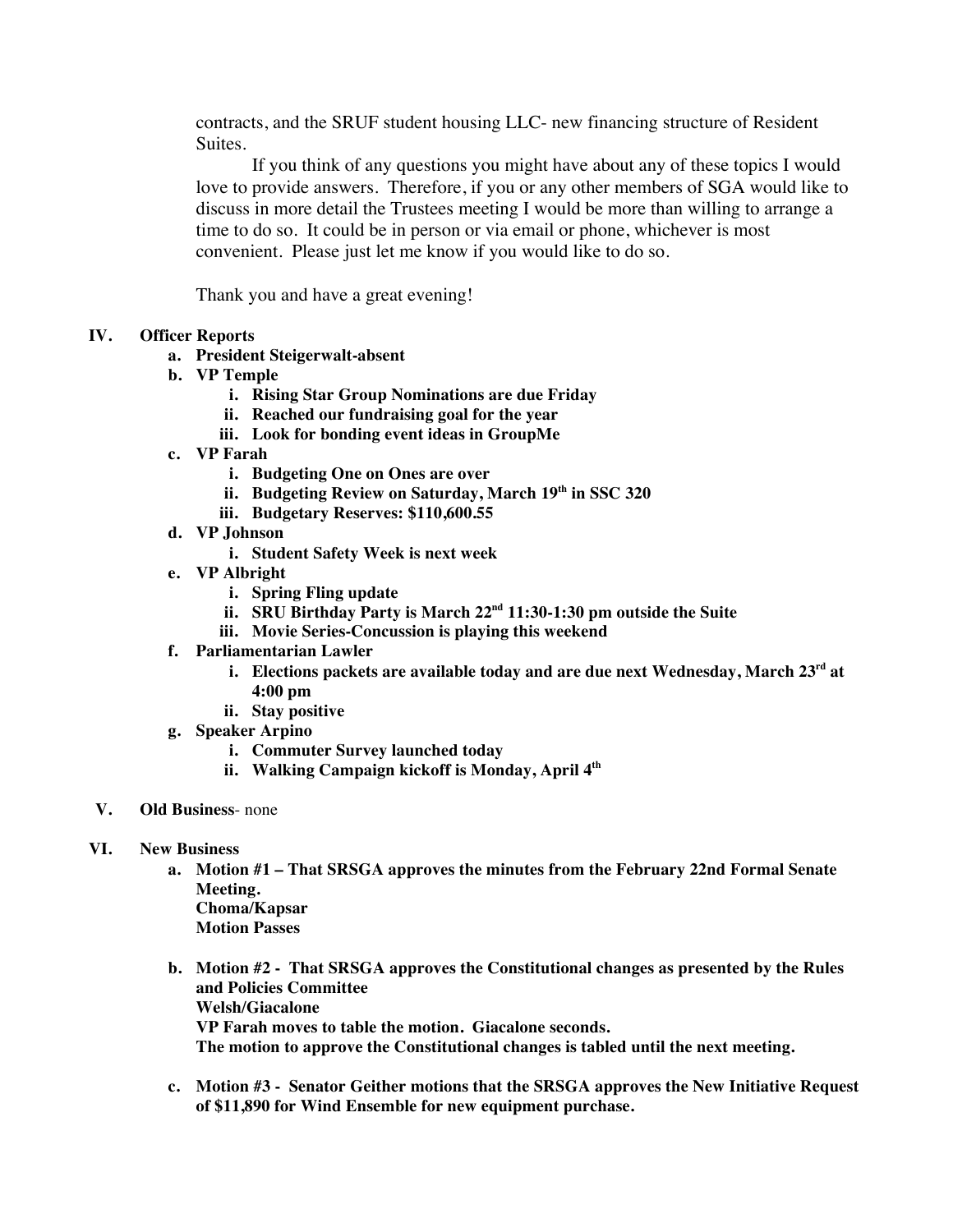**Geither/Sarver Senator Kapsar opposes Motion Passes**

**d. Motion #4 - That SRSGA opens the floor for Commuter Senator Elections Choma/Henkle Motion Passes**

**Emily Shorr – A commuter who used to live further away and recently moved closer; involved in Sigma Sigma Sigma; sees outreach as a possibility for commuters; transferred from BC3; attended Internal Affairs committee**

**Motion #5 - That SRSGA elects Emily Shorr as a Commuter Senator. Barrett/Girton Motion Passes** 

- **e. Motion #6 - That SRSGA opens the floor for Graduate Senator Elections VP Farah moves to table the motion.**
- **f. Motion #\_7\_ That SRSGA opens the floor for Rhoads Hall Senator Elections Choma/Pasquale Motion Passes**

**Blake Souders – freshman on campus; looking to get involved on campus; sees issues in Rhoads Hall and would like to help to fix them**

**Emily Murasso – a junior psychology major; served on SGA in the past and helped with the Michigan Game; Community Assistant in Rhoads Hall; co-chair on the Psychology Student Liaison Committee**

**Motion #8 Speaker Arpino entertains a motion to elect either Emily Murasso or Blake Souders as Rhoads Hall Senator. Barrett/Quan Roll Call Vote (attached) Blake Souders receives the majority of votes. Motion Passes**

#### **VII. Open Forum**

- **a. Sign the card for Logan**
- **b. Pi Kappa Alpha – hosting The Hunting Ground movie this Thursday at 6 pm in the Theater**
- **c. ARHS Zumbathon Sunday March 20th from 5-8 pm at the ARC**
- **d. Rock Rowdies having Fetty Wap ticket giveaways to get students involved in Campus Cleanup**
- **e. Building F Talent Show Tuesday March 22nd**
- **f. President's Commission for Disability Issues hosting a panel discussion on Friday afternoon after the movie Concussion**
- **g. CRU is hosting a VMA Monday, April 4th at 8:00**
- **h. Paranormal Rock lecture Tuesday March 22nd**
- **i. Relay for Life is coming up April 9<sup>th</sup>; fundraiser at Yumberries on April 6<sup>th</sup>**
- **j. Thursday at common hour Winter Guard is performing at the Field House**
- **k. SRU Equestrian Team sent 6 riders to the semi-competition in Illinois**